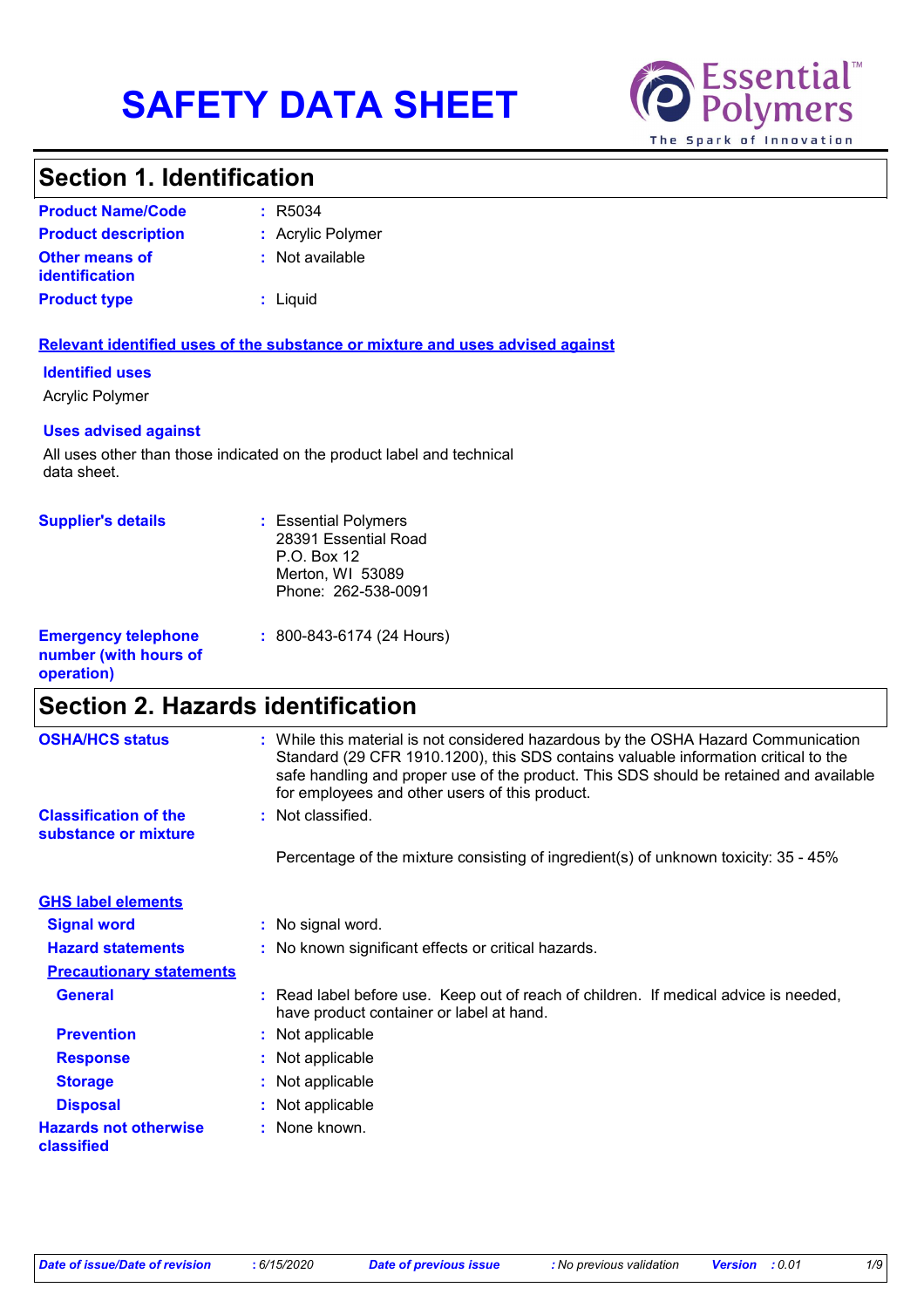### **Section 3. Composition/information on ingredients**

**Substance/mixture :**

: Mixture

Any concentration shown as a range is to protect confidentiality or is due to batch variation.

**There are no ingredients present which, within the current knowledge of the supplier and in the concentrations applicable, are classified as hazardous to health or the environment and hence require reporting in this section. Occupational exposure limits, if available, are listed in Section 8.**

### **Section 4. First aid measures**

|                     | <b>Description of necessary first aid measures</b>                                                                                                                                                                                                                                                                                                     |
|---------------------|--------------------------------------------------------------------------------------------------------------------------------------------------------------------------------------------------------------------------------------------------------------------------------------------------------------------------------------------------------|
| <b>Eye contact</b>  | : Immediately flush eyes with plenty of water, occasionally lifting the upper and lower<br>eyelids. Check for and remove any contact lenses. Get medical attention if irritation<br>occurs.                                                                                                                                                            |
| <b>Inhalation</b>   | : Remove victim to fresh air and keep at rest in a position comfortable for breathing. Get<br>medical attention if symptoms occur.                                                                                                                                                                                                                     |
| <b>Skin contact</b> | : Flush contaminated skin with plenty of water. Remove contaminated clothing and<br>shoes. Get medical attention if symptoms occur.                                                                                                                                                                                                                    |
| <b>Ingestion</b>    | : Wash out mouth with water. Remove victim to fresh air and keep at rest in a position<br>comfortable for breathing. If material has been swallowed and the exposed person is<br>conscious, give small quantities of water to drink. Do not induce vomiting unless<br>directed to do so by medical personnel. Get medical attention if symptoms occur. |

#### **Most important symptoms/effects, acute and delayed**

| <b>Potential acute health effects</b> |                                                                                                                                |
|---------------------------------------|--------------------------------------------------------------------------------------------------------------------------------|
| Eye contact                           | : No known significant effects or critical hazards.                                                                            |
| <b>Inhalation</b>                     | : No known significant effects or critical hazards.                                                                            |
| <b>Skin contact</b>                   | : No known significant effects or critical hazards.                                                                            |
| <b>Ingestion</b>                      | : No known significant effects or critical hazards.                                                                            |
| <b>Over-exposure signs/symptoms</b>   |                                                                                                                                |
| Eye contact                           | : No specific data.                                                                                                            |
| <b>Inhalation</b>                     | : No specific data.                                                                                                            |
| <b>Skin contact</b>                   | : No specific data.                                                                                                            |
| <b>Ingestion</b>                      | : No specific data.                                                                                                            |
|                                       | Indication of immediate medical attention and special treatment needed, if necessary                                           |
| <b>Notes to physician</b>             | : Treat symptomatically. Contact poison treatment specialist immediately if large<br>quantities have been ingested or inhaled. |
| <b>Specific treatments</b>            | : No specific treatment.                                                                                                       |
| <b>Protection of first-aiders</b>     | : No action shall be taken involving any personal risk or without suitable training.                                           |

**See toxicological information (Section 11)**

### **Section 5. Fire-fighting measures**

| <b>Extinguishing media</b>                           |                                                                                       |
|------------------------------------------------------|---------------------------------------------------------------------------------------|
| <b>Suitable extinguishing</b><br>media               | : Use an extinguishing agent suitable for the surrounding fire.                       |
| <b>Unsuitable extinguishing</b><br>media             | : None known.                                                                         |
| <b>Specific hazards arising</b><br>from the chemical | : In a fire or if heated, a pressure increase will occur and the container may burst. |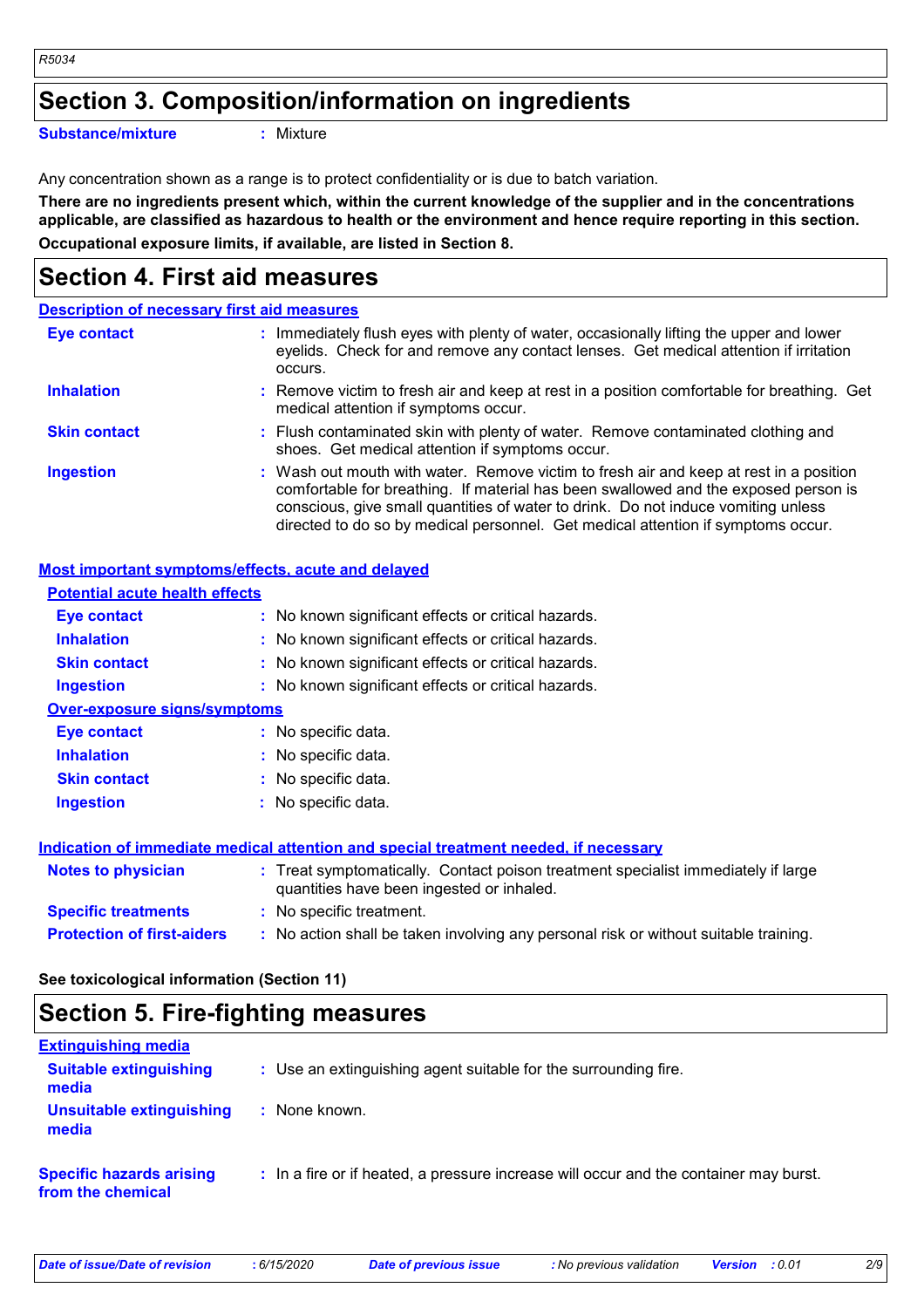### **Section 5. Fire-fighting measures**

| <b>Hazardous thermal</b><br>decomposition products       | : Decomposition products may include the following materials:<br>carbon dioxide<br>carbon monoxide                                                                                                  |
|----------------------------------------------------------|-----------------------------------------------------------------------------------------------------------------------------------------------------------------------------------------------------|
| <b>Special protective actions</b><br>for fire-fighters   | : Promptly isolate the scene by removing all persons from the vicinity of the incident if<br>there is a fire. No action shall be taken involving any personal risk or without suitable<br>training. |
| <b>Special protective</b><br>equipment for fire-fighters | : Fire-fighters should wear appropriate protective equipment and self-contained breathing<br>apparatus (SCBA) with a full face-piece operated in positive pressure mode.                            |

#### **Section 6. Accidental release measures**

| Personal precautions, protective equipment and emergency procedures |                                                                                                                                                                                                                                                                                                                                                                                                                                                                                                                                                                                            |  |
|---------------------------------------------------------------------|--------------------------------------------------------------------------------------------------------------------------------------------------------------------------------------------------------------------------------------------------------------------------------------------------------------------------------------------------------------------------------------------------------------------------------------------------------------------------------------------------------------------------------------------------------------------------------------------|--|
| For non-emergency<br>personnel                                      | : No action shall be taken involving any personal risk or without suitable training.<br>Evacuate surrounding areas. Keep unnecessary and unprotected personnel from<br>entering. Do not touch or walk through spilled material. Put on appropriate personal<br>protective equipment.                                                                                                                                                                                                                                                                                                       |  |
| For emergency responders                                            | If specialized clothing is required to deal with the spillage, take note of any information in<br><b>A</b><br>Section 8 on suitable and unsuitable materials. See also the information in "For non-<br>emergency personnel".                                                                                                                                                                                                                                                                                                                                                               |  |
| <b>Environmental precautions</b>                                    | : Avoid dispersal of spilled material and runoff and contact with soil, waterways, drains<br>and sewers. Inform the relevant authorities if the product has caused environmental<br>pollution (sewers, waterways, soil or air).                                                                                                                                                                                                                                                                                                                                                            |  |
| Methods and materials for containment and cleaning up               |                                                                                                                                                                                                                                                                                                                                                                                                                                                                                                                                                                                            |  |
| <b>Small spill</b>                                                  | : Stop leak if without risk. Move containers from spill area. Dilute with water and mop up<br>if water-soluble. Alternatively, or if water-insoluble, absorb with an inert dry material and<br>place in an appropriate waste disposal container. Dispose of via a licensed waste<br>disposal contractor.                                                                                                                                                                                                                                                                                   |  |
| <b>Large spill</b>                                                  | : Stop leak if without risk. Move containers from spill area. Prevent entry into sewers,<br>water courses, basements or confined areas. Wash spillages into an effluent treatment<br>plant or proceed as follows. Contain and collect spillage with non-combustible,<br>absorbent material e.g. sand, earth, vermiculite or diatomaceous earth and place in<br>container for disposal according to local regulations (see Section 13). Dispose of via a<br>licensed waste disposal contractor. Note: see Section 1 for emergency contact<br>information and Section 13 for waste disposal. |  |

### **Section 7. Handling and storage**

#### **Advice on general occupational hygiene Conditions for safe storage, including any incompatibilities** Eating, drinking and smoking should be prohibited in areas where this material is **:** handled, stored and processed. Workers should wash hands and face before eating, drinking and smoking. Remove contaminated clothing and protective equipment before entering eating areas. See also Section 8 for additional information on hygiene measures. Store in accordance with local regulations. Store in original container protected from **:** direct sunlight in a dry, cool and well-ventilated area, away from incompatible materials and food and drink. Keep container tightly closed and sealed until ready for use. Containers that have been opened must be carefully resealed and kept upright to prevent leakage. Do not store in unlabeled containers. Use appropriate containment to avoid environmental contamination. See Section 10 for incompatible materials before handling or use. **Protective measures : Put on appropriate personal protective equipment (see Section 8). Precautions for safe handling**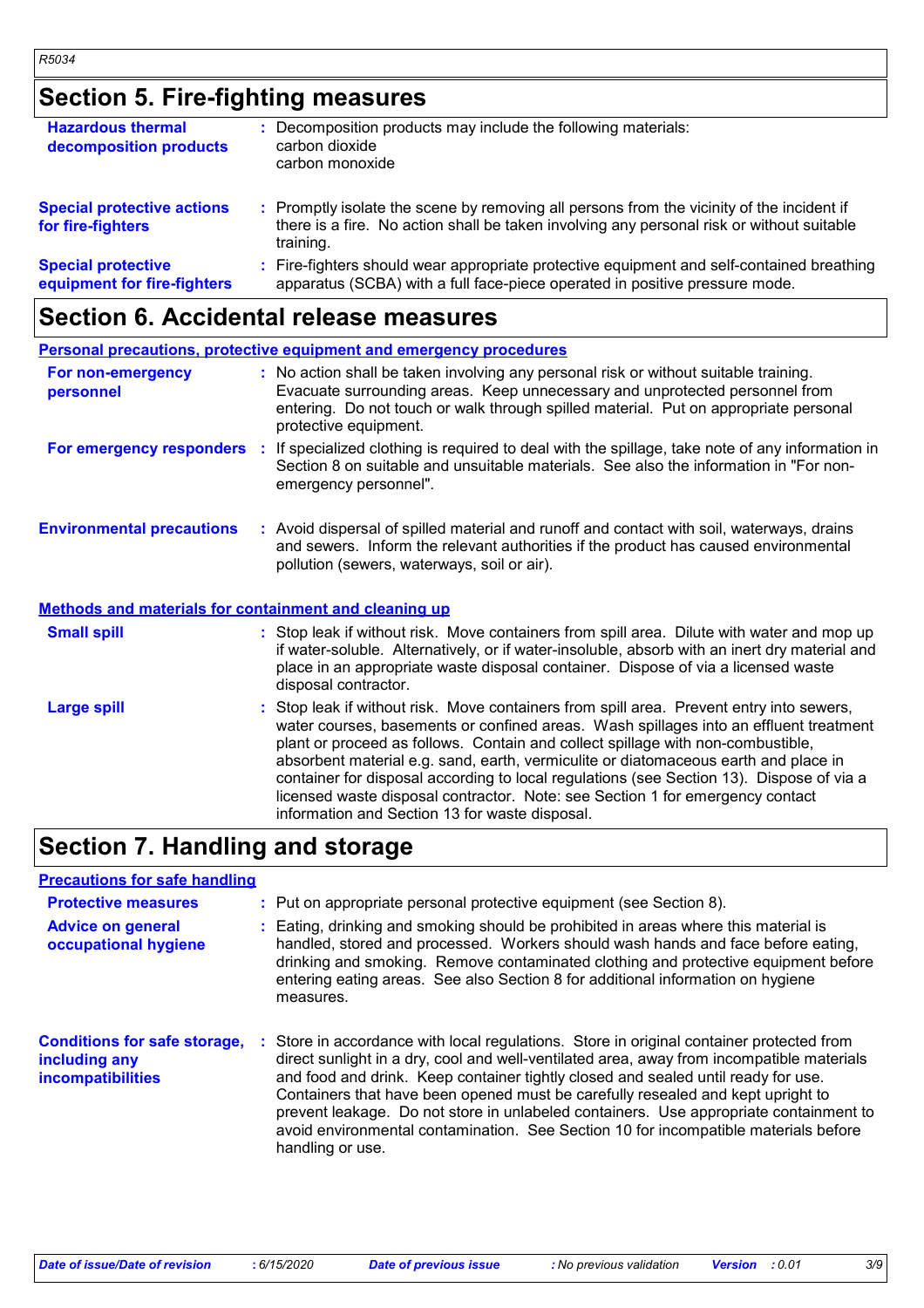### **Section 8. Exposure controls/personal protection**

#### **Control parameters**

#### **Occupational exposure limits**

None.

| <b>Appropriate engineering</b><br><b>controls</b> |    | : Good general ventilation should be sufficient to control worker exposure to airborne<br>contaminants.                                                                                                                                                                                                                                                                                           |
|---------------------------------------------------|----|---------------------------------------------------------------------------------------------------------------------------------------------------------------------------------------------------------------------------------------------------------------------------------------------------------------------------------------------------------------------------------------------------|
| <b>Environmental exposure</b><br><b>controls</b>  |    | : Emissions from ventilation or work process equipment should be checked to ensure<br>they comply with the requirements of environmental protection legislation. In some<br>cases, fume scrubbers, filters or engineering modifications to the process equipment<br>will be necessary to reduce emissions to acceptable levels.                                                                   |
| <b>Individual protection measures</b>             |    |                                                                                                                                                                                                                                                                                                                                                                                                   |
| <b>Hygiene measures</b>                           |    | : Wash hands, forearms and face thoroughly after handling chemical products, before<br>eating, smoking and using the lavatory and at the end of the working period.<br>Appropriate techniques should be used to remove potentially contaminated clothing.<br>Wash contaminated clothing before reusing. Ensure that eyewash stations and safety<br>showers are close to the workstation location. |
| <b>Eye/face protection</b>                        |    | : Safety eyewear complying with an approved standard should be used when a risk<br>assessment indicates this is necessary to avoid exposure to liquid splashes, mists,<br>gases or dusts. If contact is possible, the following protection should be worn, unless<br>the assessment indicates a higher degree of protection: safety glasses with side-<br>shields.                                |
| <b>Skin protection</b>                            |    |                                                                                                                                                                                                                                                                                                                                                                                                   |
| <b>Hand protection</b>                            |    | : Chemical-resistant, impervious gloves complying with an approved standard should be<br>worn at all times when handling chemical products if a risk assessment indicates this is<br>necessary.                                                                                                                                                                                                   |
| <b>Body protection</b>                            |    | : Personal protective equipment for the body should be selected based on the task being<br>performed and the risks involved and should be approved by a specialist before<br>handling this product.                                                                                                                                                                                               |
| <b>Other skin protection</b>                      |    | : Appropriate footwear and any additional skin protection measures should be selected<br>based on the task being performed and the risks involved and should be approved by a<br>specialist before handling this product.                                                                                                                                                                         |
| <b>Respiratory protection</b>                     | t. | Based on the hazard and potential for exposure, select a respirator that meets the<br>appropriate standard or certification. Respirators must be used according to a<br>respiratory protection program to ensure proper fitting, training, and other important<br>aspects of use.                                                                                                                 |

## **Section 9. Physical and chemical properties**

| <b>Appearance</b>                               |                                                       |
|-------------------------------------------------|-------------------------------------------------------|
| <b>Physical state</b>                           | : Liquid                                              |
| <b>Color</b>                                    | : White                                               |
| <b>Odor</b>                                     | $:$ Bland                                             |
| <b>Odor threshold</b>                           | : Not available                                       |
| pH                                              | $: 7.1 \text{ to } 8.1$                               |
| <b>Melting point</b>                            | : $0^{\circ}$ C (32 $^{\circ}$ F)                     |
| <b>Boiling point</b>                            | : $100^{\circ}$ C (212 $^{\circ}$ F)                  |
| <b>Flash point</b>                              | : Closed cup: $>93.334^{\circ}$ C ( $>200^{\circ}$ F) |
| <b>Evaporation rate</b>                         | $:$ Not available                                     |
| <b>Flammability (solid, gas)</b>                | : Not available                                       |
| Lower and upper explosive<br>(flammable) limits | : Not available                                       |
| <b>Vapor pressure</b>                           | $:$ <4 kPa (<30 mm Hg) [room temperature]             |
| <b>Vapor density</b>                            | : $<$ 1 [Air = 1]                                     |
|                                                 |                                                       |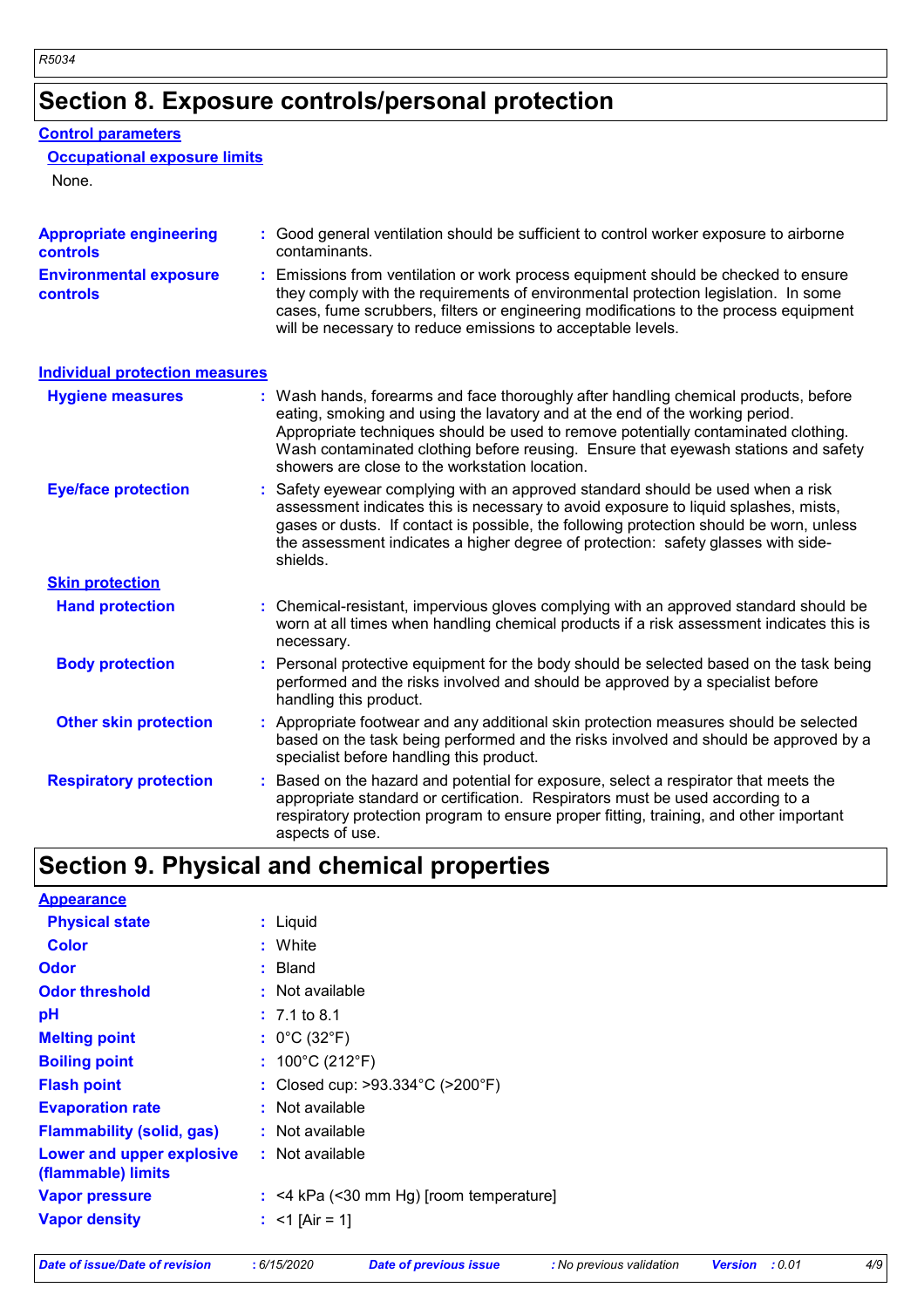### **Section 9. Physical and chemical properties**

| <b>Relative density</b>                           | : $1.04$ g/cm <sup>3</sup> |
|---------------------------------------------------|----------------------------|
| <b>Solubility</b>                                 | : Not available            |
| <b>Partition coefficient: n-</b><br>octanol/water | : Not available            |
| <b>Auto-ignition temperature</b>                  | : Not available            |
| <b>Decomposition temperature</b>                  | : Not available            |
| <b>Viscosity</b>                                  | : Not available            |
| <b>VOC content</b>                                | $: 0\%$                    |

### **Section 10. Stability and reactivity**

| <b>Reactivity</b>                            | : No specific test data related to reactivity available for this product or its ingredients.              |
|----------------------------------------------|-----------------------------------------------------------------------------------------------------------|
| <b>Chemical stability</b>                    | : The product is stable.                                                                                  |
| <b>Possibility of hazardous</b><br>reactions | : Under normal conditions of storage and use, hazardous reactions will not occur.                         |
| <b>Conditions to avoid</b>                   | : No specific data.                                                                                       |
| <b>Incompatible materials</b>                | : No specific data.                                                                                       |
| <b>Hazardous decomposition</b><br>products   | : Under normal conditions of storage and use, hazardous decomposition products should<br>not be produced. |

### **Section 11. Toxicological information**

#### **Information on toxicological effects**

**Acute toxicity**

Not available.

**Irritation/Corrosion**

Not available.

**Sensitization** Not available.

**Mutagenicity**

Not available.

**Carcinogenicity**

Not available.

**Reproductive toxicity** Not available.

**Teratogenicity** Not available.

#### **Specific target organ toxicity (single exposure)** Not available.

#### **Specific target organ toxicity (repeated exposure)** Not available.

**Aspiration hazard**

Not available.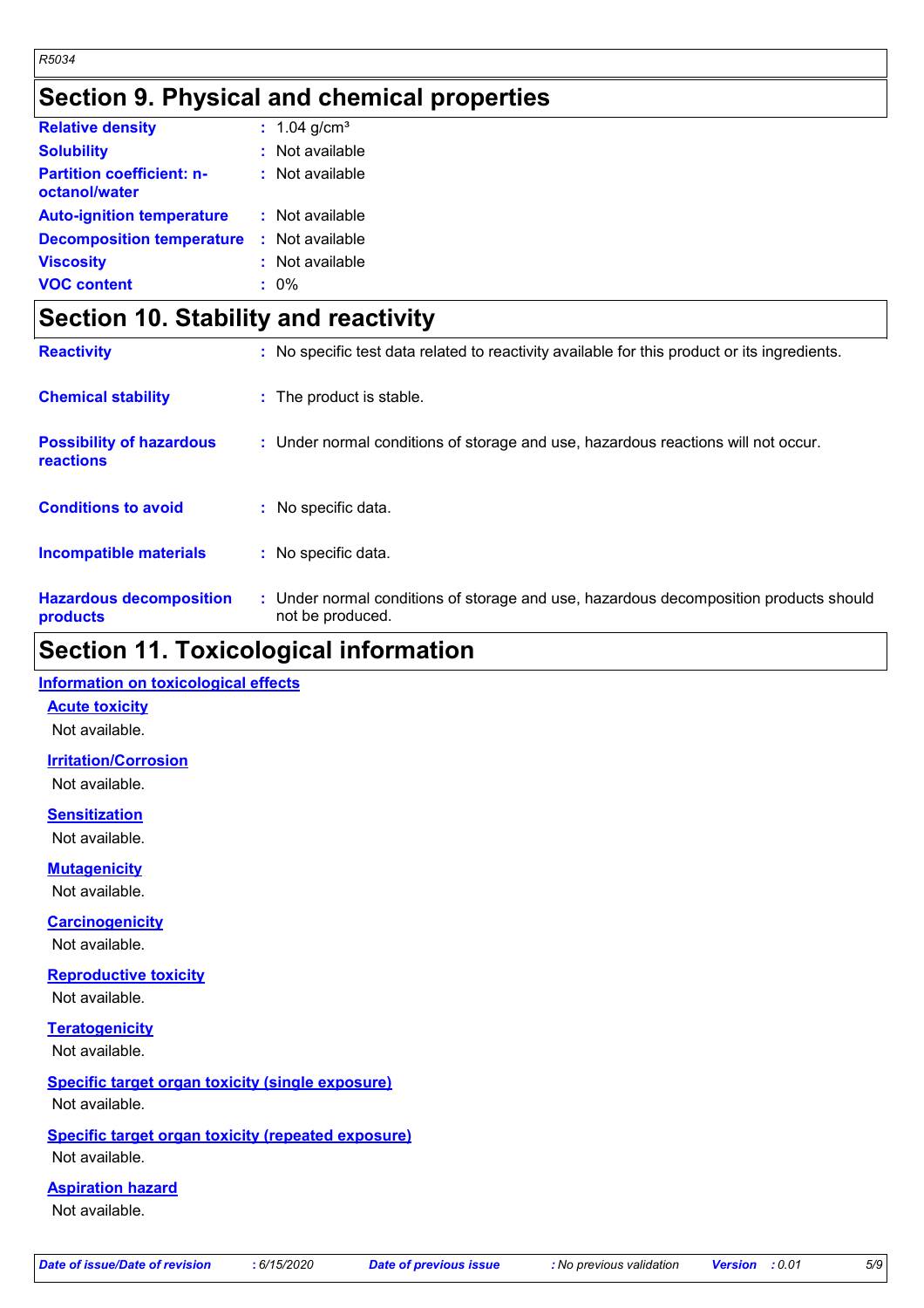### **Section 11. Toxicological information**

*R5034*

| <b>Information on the likely</b><br>routes of exposure | : Not available                                                                          |
|--------------------------------------------------------|------------------------------------------------------------------------------------------|
| <b>Potential acute health effects</b>                  |                                                                                          |
| <b>Eye contact</b>                                     | No known significant effects or critical hazards.                                        |
| <b>Inhalation</b>                                      | No known significant effects or critical hazards.                                        |
| <b>Skin contact</b>                                    | No known significant effects or critical hazards.                                        |
| <b>Ingestion</b>                                       | : No known significant effects or critical hazards.                                      |
|                                                        | Symptoms related to the physical, chemical and toxicological characteristics             |
| <b>Eye contact</b>                                     | No specific data.                                                                        |
| <b>Inhalation</b>                                      | : No specific data.                                                                      |
| <b>Skin contact</b>                                    | : No specific data.                                                                      |
| <b>Ingestion</b>                                       | : No specific data.                                                                      |
|                                                        | Delayed and immediate effects and also chronic effects from short and long term exposure |
| <b>Short term exposure</b>                             |                                                                                          |
| <b>Potential immediate</b><br>effects                  | : Not available                                                                          |
| <b>Potential delayed effects</b>                       | : Not available                                                                          |
| Long term exposure                                     |                                                                                          |
| <b>Potential immediate</b><br>effects                  | : Not available                                                                          |
| <b>Potential delayed effects</b>                       | : Not available                                                                          |
| <b>Potential chronic health effects</b>                |                                                                                          |
| Not available.                                         |                                                                                          |
| <b>General</b>                                         | : No known significant effects or critical hazards.                                      |
| <b>Carcinogenicity</b>                                 | No known significant effects or critical hazards.                                        |
| <b>Mutagenicity</b>                                    | No known significant effects or critical hazards.                                        |
| <b>Teratogenicity</b>                                  | : No known significant effects or critical hazards.                                      |
| <b>Developmental effects</b>                           | No known significant effects or critical hazards.                                        |

**Fertility effects :** No known significant effects or critical hazards.

#### **Numerical measures of toxicity**

#### **Acute toxicity estimates**

Not available.

### **Section 12. Ecological information**

#### **Toxicity**

Not available.

#### **Persistence and degradability**

Not available.

#### **Bioaccumulative potential**

Not available.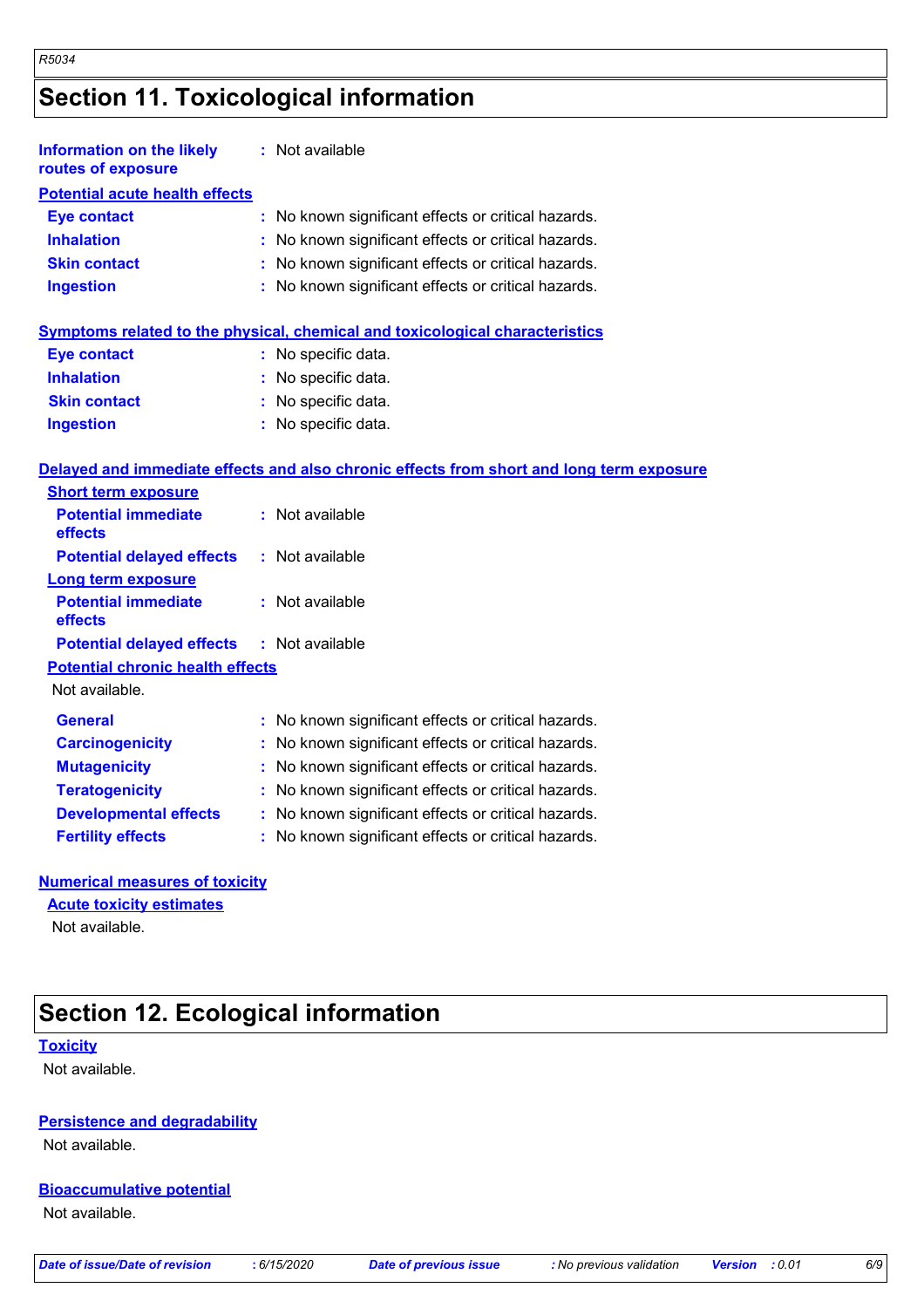### **Section 12. Ecological information**

#### **Mobility in soil**

*R5034*

| <b>Soil/water partition</b> | : Not available |
|-----------------------------|-----------------|
| <b>coefficient (Koc)</b>    |                 |

**Other adverse effects** : No known significant effects or critical hazards.

### **Section 13. Disposal considerations**

| <b>Disposal methods</b> | : The generation of waste should be avoided or minimized wherever possible. Disposal<br>of this product, solutions and any by-products should at all times comply with the<br>requirements of environmental protection and waste disposal legislation and any<br>regional local authority requirements. Dispose of surplus and non-recyclable products<br>via a licensed waste disposal contractor. Waste should not be disposed of untreated to<br>the sewer unless fully compliant with the requirements of all authorities with jurisdiction.<br>Waste packaging should be recycled. Incineration or landfill should only be considered<br>when recycling is not feasible. This material and its container must be disposed of in a<br>safe way. Empty containers or liners may retain some product residues. Avoid<br>dispersal of spilled material and runoff and contact with soil, waterways, drains and |
|-------------------------|-----------------------------------------------------------------------------------------------------------------------------------------------------------------------------------------------------------------------------------------------------------------------------------------------------------------------------------------------------------------------------------------------------------------------------------------------------------------------------------------------------------------------------------------------------------------------------------------------------------------------------------------------------------------------------------------------------------------------------------------------------------------------------------------------------------------------------------------------------------------------------------------------------------------|
|                         | sewers.                                                                                                                                                                                                                                                                                                                                                                                                                                                                                                                                                                                                                                                                                                                                                                                                                                                                                                         |

### **Section 14. Transport information**

|                                      | <b>DOT Classification</b> | <b>IMDG</b>   | <b>IATA</b>              |
|--------------------------------------|---------------------------|---------------|--------------------------|
| <b>UN</b> number                     | Not regulated             | Not regulated | Not regulated            |
| <b>UN proper</b><br>shipping name    | ۰                         |               |                          |
| <b>Transport</b><br>hazard class(es) |                           |               | $\overline{\phantom{a}}$ |
| <b>Packing group</b>                 | $\blacksquare$            | ٠             | ٠                        |
| Environmental<br>hazards             | No.                       | No.           | No.                      |

**Additional information**

**Special precautions for user Transport within user's premises:** always transport in closed containers that are **:** upright and secure. Ensure that persons transporting the product know what to do in the event of an accident or spillage.

**Transport in bulk according :** Not available. **to Annex II of MARPOL and the IBC Code**

### **Section 15. Regulatory information**

#### **U.S. Federal regulations**

**Clean Air Act Section 112 (b) Hazardous Air Pollutants (HAPs) :** Not listed **SARA 311/312 Classification :** Not applicable No products were found. **Composition/information on ingredients**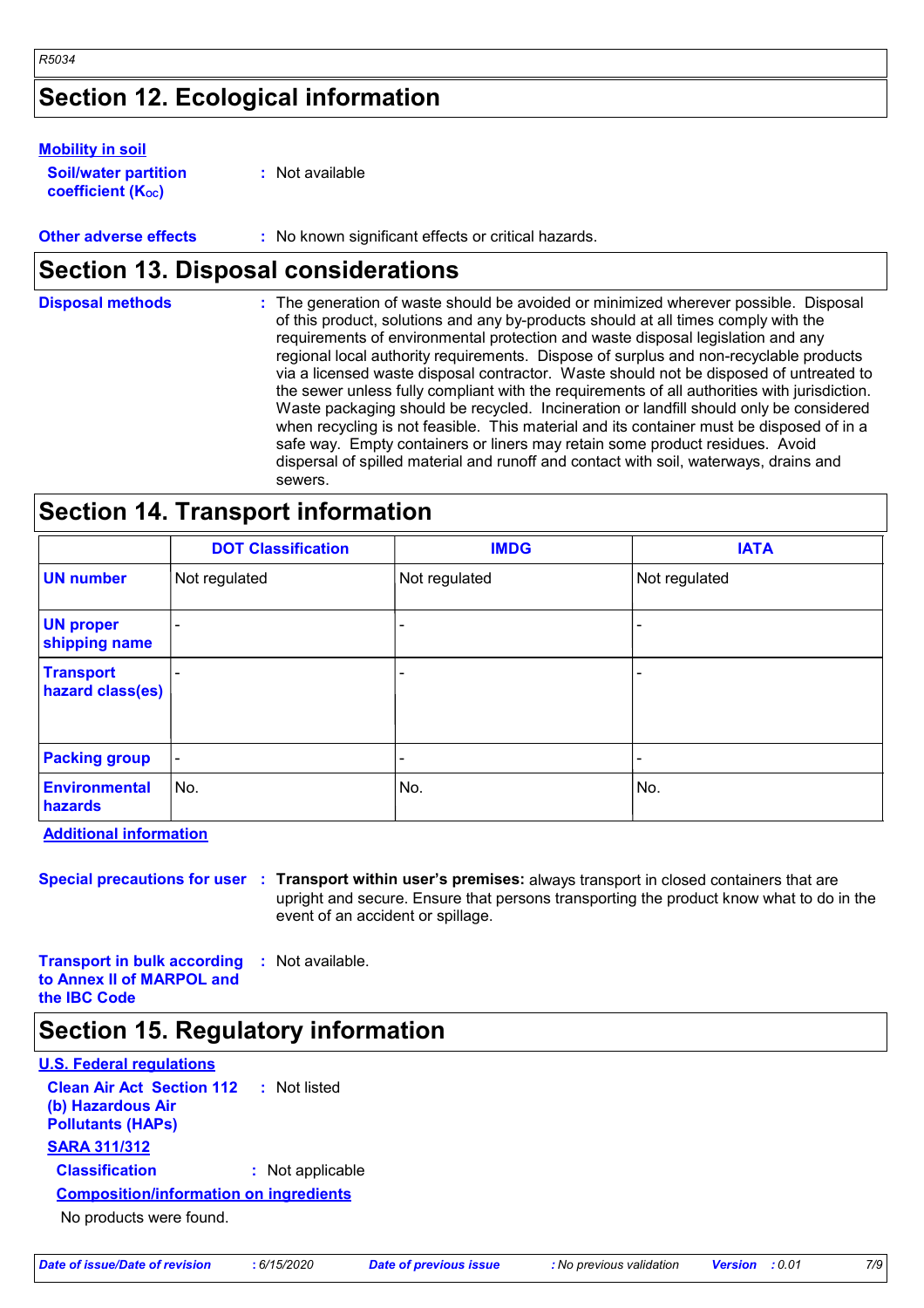### **Section 15. Regulatory information**

| <b>Inventory list</b>                       |                                          |
|---------------------------------------------|------------------------------------------|
| <b>CANADA INVENTORY</b><br>(DSL)            | : All components are listed or exempted. |
| <b>United States inventory</b><br>(TSCA 8b) | : All components are listed or exempted. |
|                                             |                                          |

### **Section 16. Other information**

**Hazardous Material Information System (U.S.A.)**



**Caution: HMIS® ratings are based on a 0-4 rating scale, with 0 representing minimal hazards or risks, and 4 representing significant hazards or risks. Although HMIS® ratings and the associated label are not required on SDSs or products leaving a facility under 29 CFR 1910.1200, the preparer may choose to provide them. HMIS® ratings are to be used with a fully implemented HMIS® program. HMIS® is a registered trademark and service mark of the American Coatings Association, Inc.**

**The customer is responsible for determining the PPE code for this material. For more information on HMIS® Personal Protective Equipment (PPE) codes, consult the HMIS® Implementation Manual.**

#### **National Fire Protection Association (U.S.A.)**



**Reprinted with permission from NFPA 704-2001, Identification of the Hazards of Materials for Emergency Response Copyright ©1997, National Fire Protection Association, Quincy, MA 02269. This reprinted material is not the complete and official position of the National Fire Protection Association, on the referenced subject which is represented only by the standard in its entirety.**

**Copyright ©2001, National Fire Protection Association, Quincy, MA 02269. This warning system is intended to be interpreted and applied only by properly trained individuals to identify fire, health and reactivity hazards of chemicals. The user is referred to certain limited number of chemicals with recommended classifications in NFPA 49 and NFPA 325, which would be used as a guideline only. Whether the chemicals are classified by NFPA or not, anyone using the 704 systems to classify chemicals does so at their own risk.**

#### **Procedure used to derive the classification**

| <b>Classification</b><br><b>Justification</b> |  |                                                                                                                                                                                                                                                                                                                                                                                                                                                                           |  |
|-----------------------------------------------|--|---------------------------------------------------------------------------------------------------------------------------------------------------------------------------------------------------------------------------------------------------------------------------------------------------------------------------------------------------------------------------------------------------------------------------------------------------------------------------|--|
| Not classified.                               |  |                                                                                                                                                                                                                                                                                                                                                                                                                                                                           |  |
| <b>History</b>                                |  |                                                                                                                                                                                                                                                                                                                                                                                                                                                                           |  |
| Date of printing                              |  | : 6/15/2020                                                                                                                                                                                                                                                                                                                                                                                                                                                               |  |
| Date of issue/Date of<br>revision             |  | : 6/15/2020                                                                                                                                                                                                                                                                                                                                                                                                                                                               |  |
| <b>Date of previous issue</b>                 |  | : No previous validation                                                                                                                                                                                                                                                                                                                                                                                                                                                  |  |
| <b>Version</b>                                |  | : 0.01                                                                                                                                                                                                                                                                                                                                                                                                                                                                    |  |
| <b>Key to abbreviations</b>                   |  | $\therefore$ ATE = Acute Toxicity Estimate<br><b>BCF</b> = Bioconcentration Factor<br>GHS = Globally Harmonized System of Classification and Labelling of Chemicals<br>IATA = International Air Transport Association<br>IBC = Intermediate Bulk Container<br><b>IMDG = International Maritime Dangerous Goods</b><br>LogPow = logarithm of the octanol/water partition coefficient<br>MARPOL = International Convention for the Prevention of Pollution From Ships, 1973 |  |